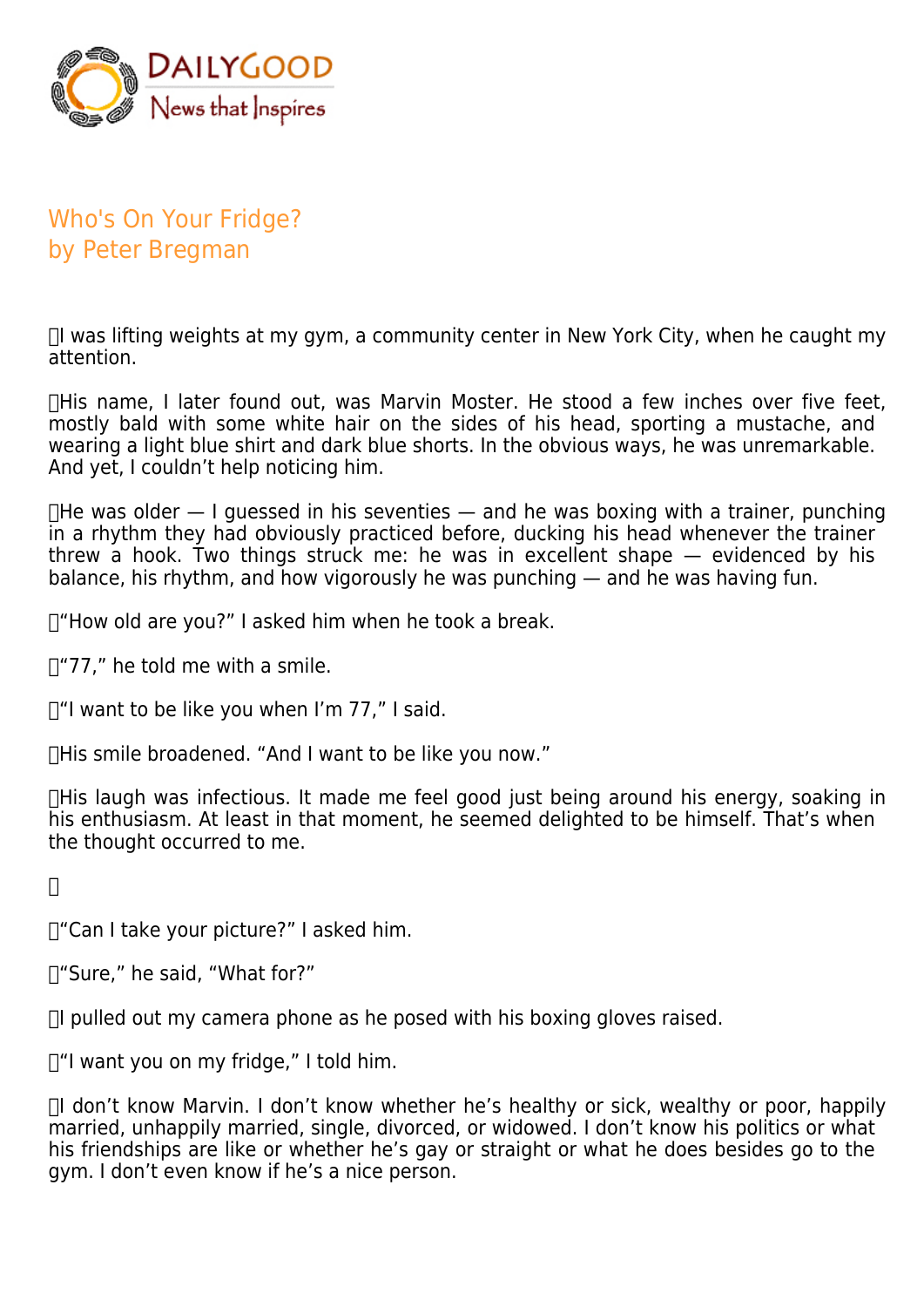$\Box$ But I do know that I wanted a little bit of what I perceived in Marvin  $-$  his energy, what appeared to be his sunny outlook — in me. So I took his picture.

 Which got me thinking: Why not start a collection?

 A collection of pictures of ordinary people, about whom I know very little, but who inspire me with some quality I want to nurture in myself.

 Like the bus driver in Paris who, after I asked him which stop to get off for my hotel, asked me for the exact address and then pulled out his iPhone at a red light to check the map and suggest the closest stop.

 Or the taxi driver who declined to take me to the airport because she was finishing her shift but pulled over, got out of her cab, and waited with me to make sure I got another taxi before leaving.

 These are ordinary people in ordinary situations who surprised and inspired me. I want that to rub off on me.

 But wait a second. I've written about high-profile leaders in this blog. People like the late Dr. Allan Rosenfield, the public health trailblazer whose work saved the lives of millions of people in developing countries. Or Jim Wolfensohn, the former President of the World Bank who fought courageously against corruption. Shouldn't they be on my fridge instead of a moderately helpful bus driver?

 Maybe. But being reminded about the bus driver can change my behavior today. I can look at his picture and be a little more helpful to others. He reminds me of something simple I want to nurture in myself. Same with Marvin.

 $\Box$  am not saying these people should inspire everyone; that everyone put a picture of Marvin on their fridge. I'm not suggesting we build a leadership model based on their examples.

 $\Box$  am suggesting you keep your eye out for your own Marvin. And when you find him or her, you take a picture.

 This idea may seem simplistic. People are complex. If I really knew any of these people, I might not want them on my fridge. I don't know why Marvin is boxing; maybe he spent four years in prison for some heinous crime and he wants to stay in shape because he's planning another one? Most likely, I'm just projecting characteristics I like onto other people. I can't honestly say that the inspiration isn't more about me than it is about them

 $\Box$ But here's the thing: we're always projecting things onto other people. We just often choose to be critical more readily than we choose to be inspired  $-$  to project more negative things onto people than positive.

 $\Box$ In fact, we seem to rarely miss an opportunity to be disappointed. We focus on what people are doing wrong, on their weaknesses and shortcomings. We gossip and complain. We get frustrated and passive aggressive. We find ourselves constantly surprised by the flaws of our colleagues: How could he/she/they do that?

 $\Box$ What if, instead — or at least in addition — we chose not to miss an opportunity to be inspired? If we gossiped about things people did that energized us without fixating on the